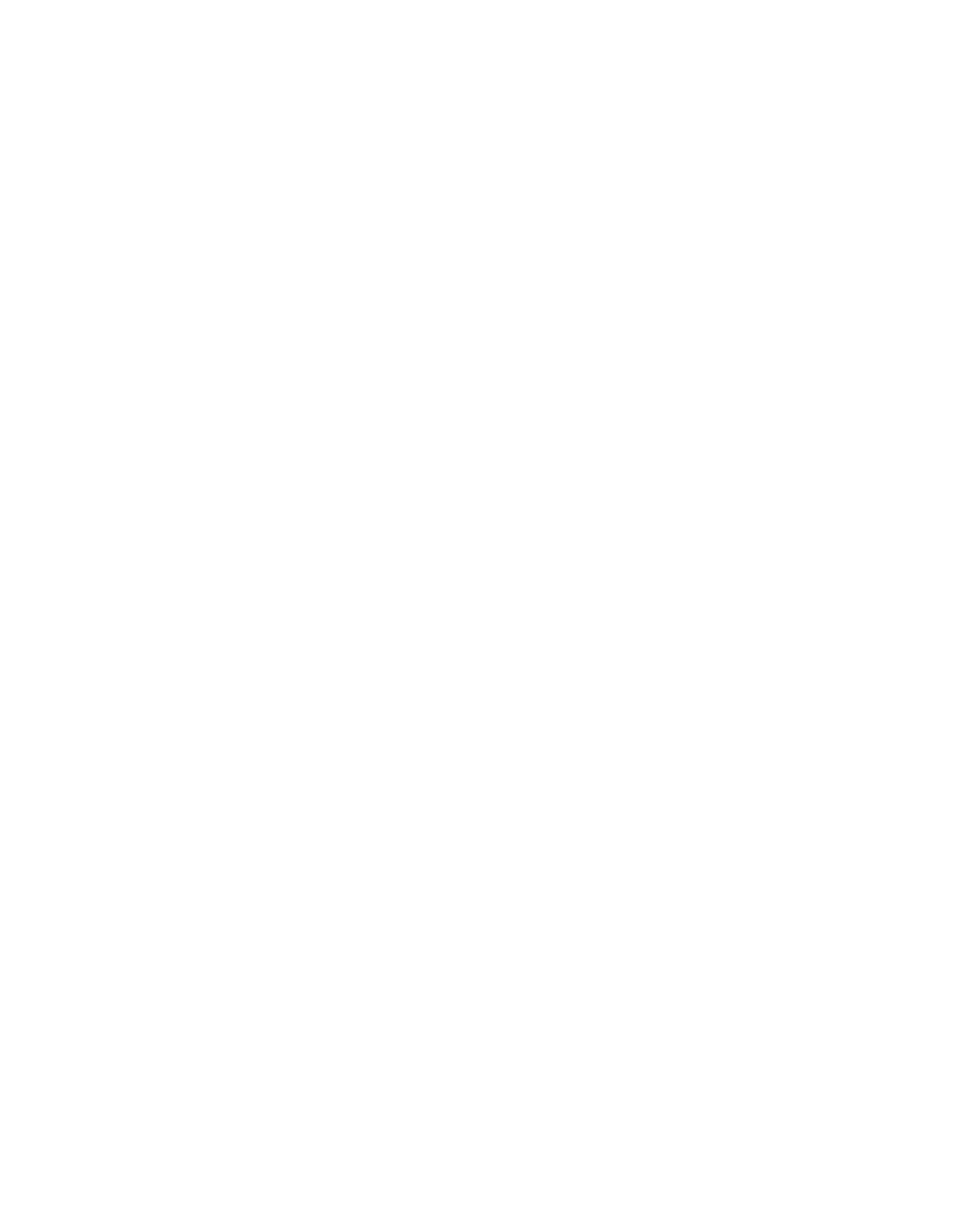# The Asian financial crisis $_1$

Until the Asian financial crisis of 1997, economists and policy makers alike devoted much attention to analysing the causes of the rapid growth of the East Asian economies. Some viewed their growth as a 'miracle'; others (such as the World Bank) attributed it to high rates of capital accumulation.2 But regardless of the analysts' conclusions, all wanted to learn the 'lessons' of the East Asian successes in order that other countries might emulate them.

Since the crisis, those same economies are said to have in fact had a large number of policy failures; it is even said that there was no success story, but in fact an unsustainable expansion which was exposed for what it was in 1997. In this paper, I do two interrelated things. First, I examine the causes of the crisis in the afflicted countries, and argue that the central difficulty confronting the Asian economies has been the interaction of the fixed or quasi-fixed exchange rate regime with the weak financial system. Then, I consider the case of one country, South Korea, and provide a possible explanation as to how the banking system and the exchange rate system might have performed so well for so long and then have led to the crisis of late 1997. The explanation may apply to other Asian success stories as well — the reason for focusing on Korea is my own comparative advantage in being somewhat more familiar with that economy and economic policies than with the other Asian crisis countries. Even for Korea, what is suggested is a plausible, rather than a tested and proven, hypothesis.

### **1 Causes of the crises**

 $\overline{a}$ 

One of the difficulties confronting analysts of crises is that there are two interrelated questions: what in fact 'caused' the crisis, and why did it happen when it did? The questions are interrelated because any 'explanation' of the crisis can readily be met

 $<sup>1</sup>$  I am indebted to Sajjid Chinoy of Stanford University and Kim Gusberti of the Productivity</sup> Commission for valuable research assistance in the preparation of this paper.

<sup>2</sup> See World Bank 1993, *The East Asian Miracle: Economic growth and public policy*, World Bank policy research report series, Oxford University Press, Oxford and New York.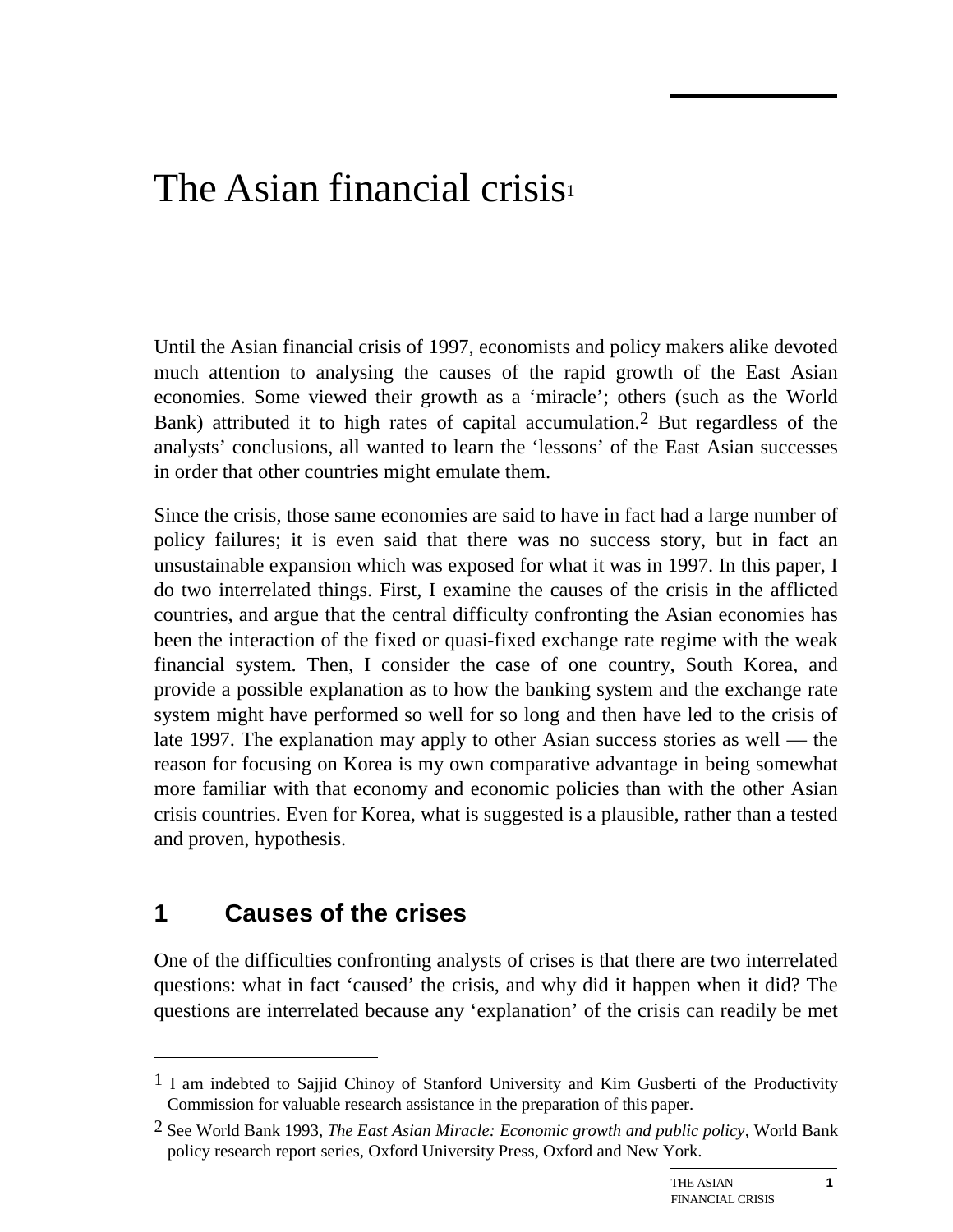with the argument that  $\div$  yes, but those same conditions held a year earlier: why didn't it happen then?'

Delving into the timing of the crises, and whether there was contagion between them, is not the subject of this paper. Suffice it to say that there are numerous models, most of which in one way or another focus on 'economic fundamentals' of a country (to which discussion returns below). Some countries have strong fundamentals and will not experience crisis; some countries have or have had fundamentals so weak that they have already been attacked; and there is a middle group of countries whose fundamentals are relatively weak (but not yet hopeless) and deteriorating.3 While it is possible that good fortune (such as an improvement in the terms of trade) or policy reversals may take place before fundamentals become hopelessly weak, it is also quite possible that a crisis will occur. The individual speculator is in a difficult position: if he alone attacks the currency of a moderately weak country, and other speculators do not follow, he will lose money. If others follow, he will make a profit. Once one country becomes so weak that attack is tempting and successful, speculators conclude that other weak economies will be attacked, and hence 'coordinate' their attacks successfully before other economies have reached the same 'point of no return'. Thus, it is quite possible that timing of an individual speculative attack may be determined by 'contagion', but that is consistent with the view that attacks will not occur unless an economy's fundamentals are at least moderately weak and deteriorating.

The question, then, is what are fundamentals? There appears to be an emerging consensus among most analysts that there are three key policy variables and a necessary condition. The policy variables are: prior rapid expansion of domestic credit, a wide or widening current account deficit, and a nominal exchange rate regime that has resulted in real currency appreciation (and, hence, induced a capital inflow). The necessary condition is that foreign exchange reserves not be too large (and, in most cases, have been diminishing in the period immediately prior to the attack).

Each of these elements is important, but it usually takes a combination of all three conditions (plus falling international reserves) before a country becomes vulnerable to attack. Each of these conditions is discussed in turn in this section. Thereafter, attention turns to the role of 'crony capitalism' in these economies, and its role in inducing crisis.

**2** THE ASIAN FINANCIAL CRISIS

<sup>3</sup> See Tornell, A. 1999, *Common Fundamentals in the Tequila and Asian Crises*, NBER working paper no. W7139, May 1999.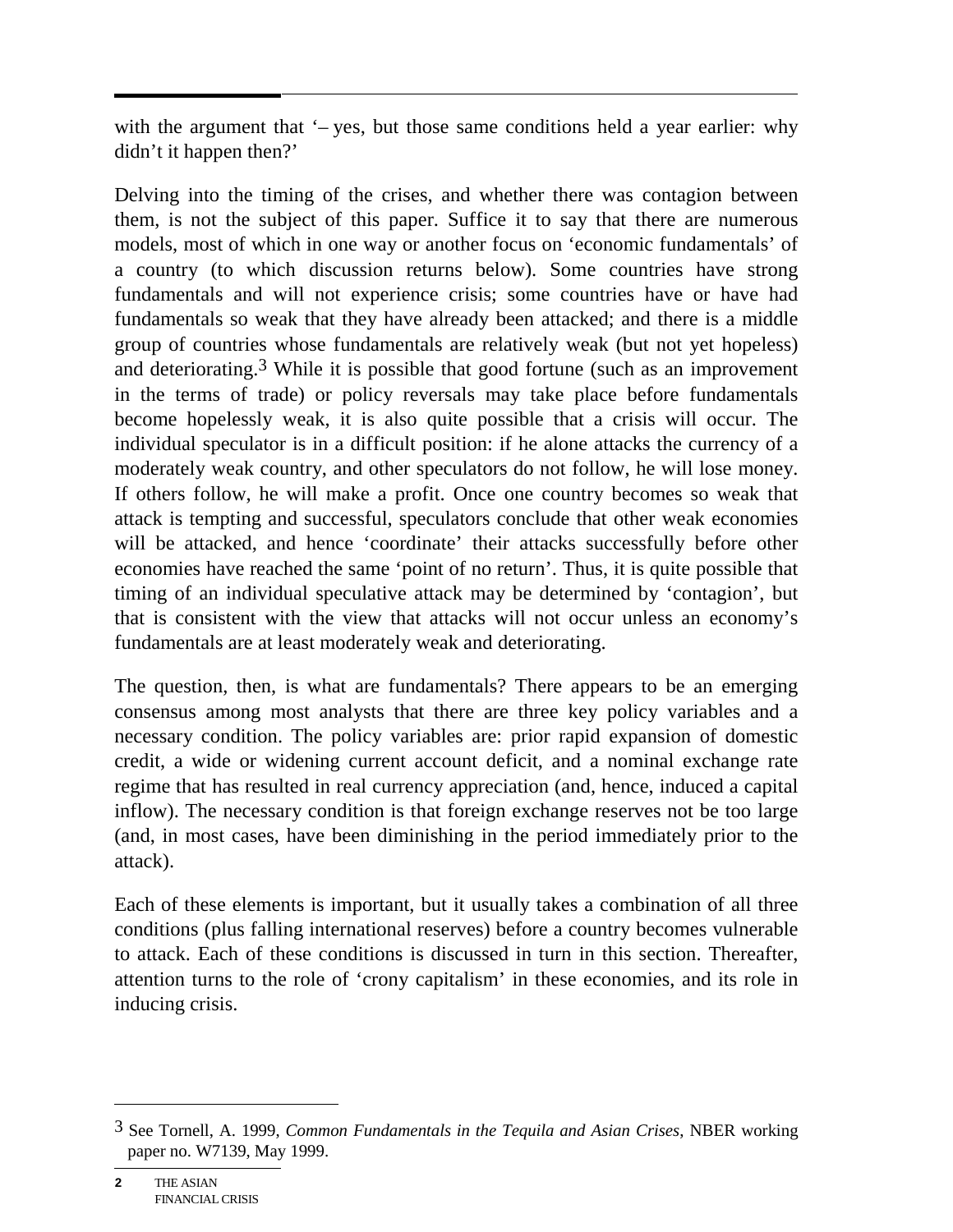#### **Exchange rate regime**

Although difficulties can be experienced by a country with a floating exchange rate, it will be seen later that these difficulties are relatively less likely to occur and, if they do occur, are likely to be less severe in magnitude, than the difficulties that can arise in a crisis where the nominal exchange rate regime prior to the crisis has been one where the authorities have either fixed the nominal exchange rate at a constant level (in terms, say, of US dollars, but it could be in terms of a currency basket) or have adjusted the nominal exchange rate by less than the inflation differential between the country and the rest of the world.

These regimes include those known as 'nominal anchor exchange rates', which are frequently employed in countries attempting to reduce inflation rates rapidly. In these regimes, the rate of depreciation of the nominal exchange rate is deliberately held below that of the inflation differential in order to provide an 'anchor' for domestic monetary policy in circumstances where prior rapid inflation has made understanding of the demand for money balances problematic. The Mexican exchange rate regime from 1987 to 1994 was a 'nominal anchor exchange rate regime'; while it was in effect, the peso arguably appreciated in real terms (depending on precisely how the number is estimated) between 30 and 70 per cent. The Brazilian regime from 1994 to 1999 (the real) was also a nominal anchor regime, in which the permitted exchange rate depreciation was well below the inflation differential, and the real appreciated in real terms by between 20 and 60 per cent.

In the Asian countries, precrisis, the situation was similar. Thailand had had a fixed nominal exchange rate since the mid-1960s, although Thai inflation was significantly above that in the rest of the world. Malaysia, likewise, had had the nominal exchange rate pegged to the dollar despite domestic inflation at rates above world levels. In both cases, these were dollar pegs and real appreciation was exacerbated with yen depreciation relative to the dollar in 1996-1997. Korea's situation was somewhat different: in that country, the intent to permit the won to float and depreciate was thwarted by pressures (primarily from the United States) to maintain or even let the nominal exchange rate appreciate in response to bilateral trade surpluses with the United States. The one partial exception to the generalisation that the crisis-afflicted countries had a fixed or quasi-fixed nominal exchange rate was Indonesia where the announced policy was one of a floating rate. But, in fact, high domestic interest rates encouraged capital inflows which in turn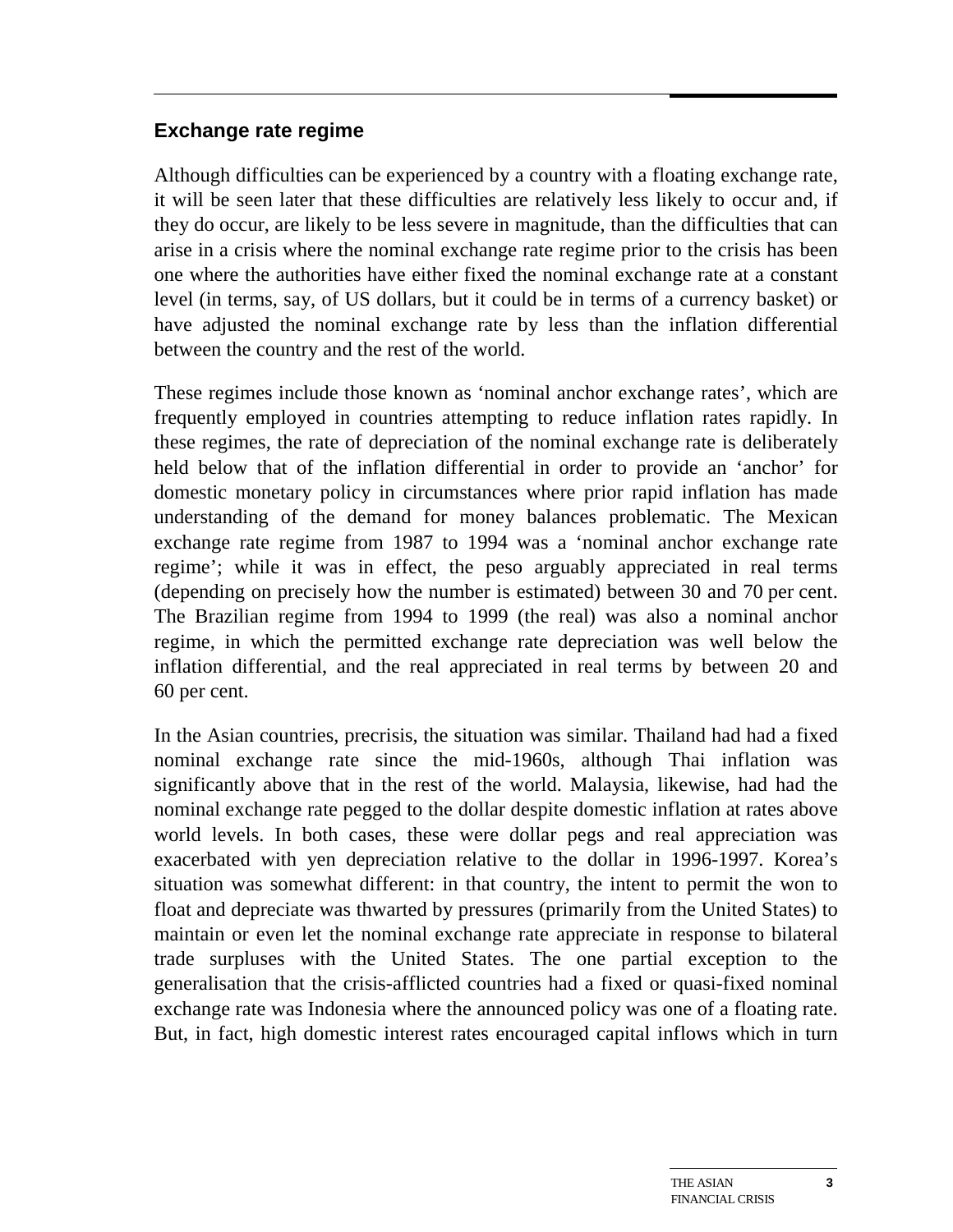resulted in rapid expansion of domestic credit and nominal exchange rate appreciation.4

It is generally thought that countries that adopt fully credible arrangements for permanent fixity of the currency may be less vulnerable to attacks on their currency. But the key phrase in that sentence is 'fully credible'. Argentina's commitment to maintain parity with the US dollar in a currency-board type arrangement was widely known; but many questioned whether the authorities would be able to maintain that commitment under the extreme political pressure that could arise should conditions turn sufficiently adverse and the unemployment rate rise sharply domestically. In fact, the authorities were able to maintain the exchange rate regime despite strong political pressures in 1995 (after the Mexican crisis) and the pressure on the Argentine peso in the wake of the Asian financial crises was much smaller as credibility was increased.5

If there is no commitment to defend a currency, participants in the foreign exchange market may still believe that there is likely to be an event or events that result in significant depreciation of the currency and, anticipating that, there may be a run on the currency. But, in the absence of a commitment of the authorities (implicit or explicit) to defend the exchange rate, the likelihood of such an attack is considerably smaller than with a commitment, and the costs of defending the currency are also normally smaller.6

As already indicated, one of the elements of consensus arising out of the crisis is that the policy option of setting a nominal exchange rate (or a rate of crawl relative to the inflation rate), which appears to have been viable in the 1950s and 1960s, is no longer available to most developing (or developed) countries. The room between currency boards, at one extreme, and floating rates, at the other has greatly diminished, if not vanished.

<sup>&</sup>lt;sup>4</sup> Foreigners (and probably domestic residents) were acutely aware of uncertainties in the Indonesian political situation which undoubtedly led to greater willingness to get out of the economy than in the other crisis countries.

<sup>5</sup> It is still not fully credible, as evidenced by the fact that Argentine borrowers are still paying around 400 points above Libor for foreign credits. This is the basis for the advocacy, in Argentina, of full dollarisation.

<sup>6</sup> Taiwan depreciated during the Asian financial crisis, but was never the subject of a major currency attack. Hong Kong's currency was attacked, but successfully defended. In both instances, foreign exchange reserves were very large and the rate of expansion of domestic credit, discussed below, was relatively moderate.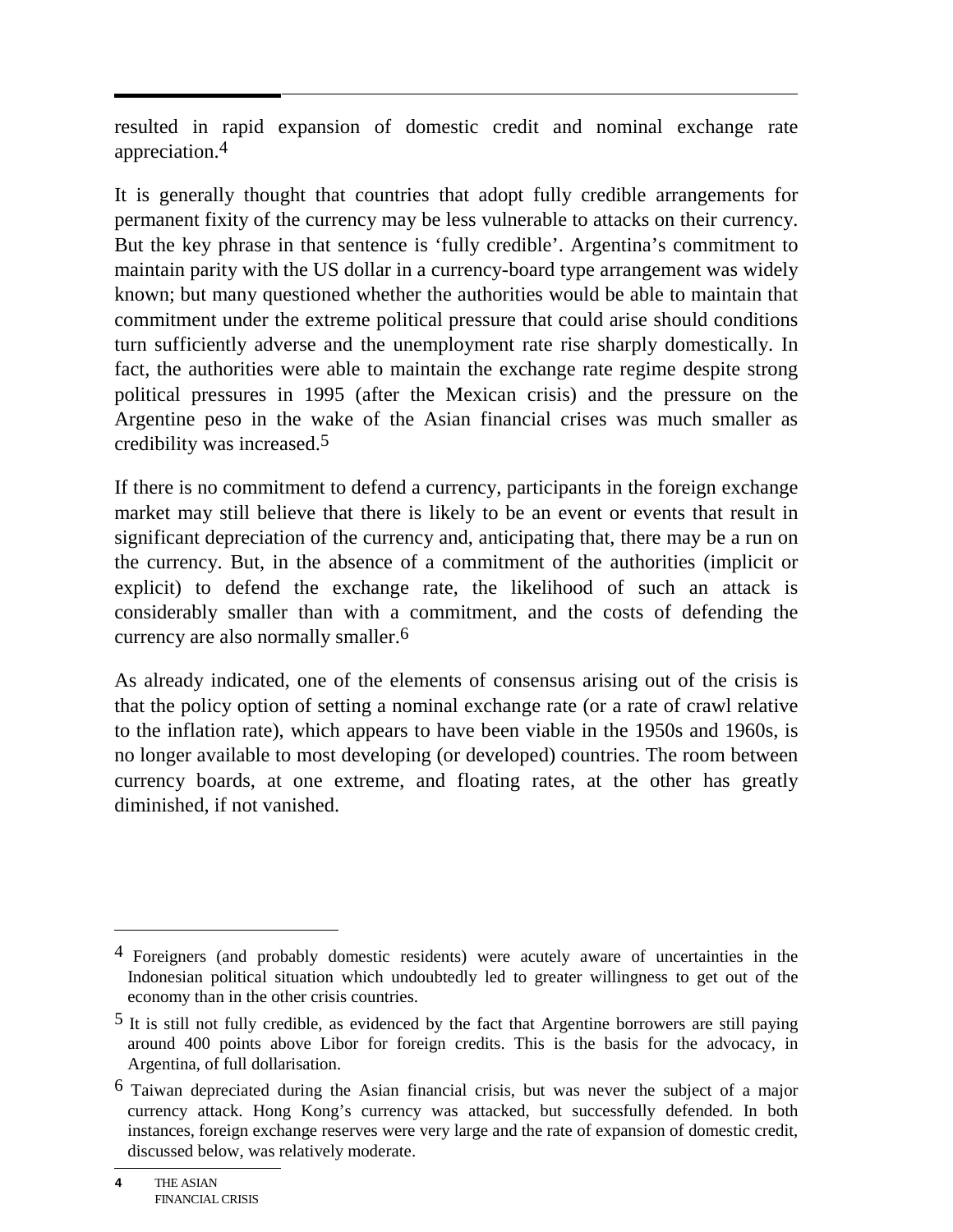### **Expansion of domestic credit**

 $\overline{a}$ 

In almost all of the crisis countries (including Mexico in 1994, but not Brazil in 1999), a key feature of the preceding several years was a very rapid expansion of domestic credit.7 The rates of expansion of domestic credit were very high — over 10, and sometimes, over 20 per cent of GDP per annum, for three or more years running.8

A first point to be noted is that, immediately after the crisis, many commentators expressed surprise that countries without fiscal deficits had encountered problems. In fact, a moment's reflection should indicate that, at a more or less fixed exchange rate (and in the absence of stringent capital controls), an expansion of domestic credit is virtually equivalent to an increase in the contingent liabilities of the Government, via its obligation to honor demands to provide foreign currency in exchange for domestic currency. As such, the observation that budgets were balanced was not itself meaningful for the crisis countries.<sup>9</sup>

Expansion of domestic credit at the sorts of rates that took place in the crisis countries is 'unsustainable' and dangerous for a number of reasons. First, lending institutions do not have sufficient staff appropriately trained for risk analysis, with the result that the quality of the loan portfolio is likely to decline on that account alone. Second, it is rare that the volume of quality loans available to lending institutions rises that rapidly: expanding credit at double-digit rates implies that the quality of the loan applicant pool declines. Third, when these two phenomena occur, the fraction of loans that are (actually, if not reported) nonperforming increases.

When nonperforming loans de facto increase, lending institutions have two choices. They may declare the loans nonperforming, or they may lend into arrears (evergreen accounts), expanding the size of the loans sufficiently so that the borrowers may (at least) maintain interest payments. After one or two years of such lending, the new loans extended simply to maintain evergreen accounts increase sharply, thus further weakening the financial sector.

 $7$  There is something of a question as to whether the expansion of domestic credit was a factor contributing to the inflow of capital; whether the capital inflow resulted in credit expansion; or whether several other mechanisms, or some combination, were at work. Resolution of that issue is not critical to the analysis here.

<sup>8</sup> By contrast, the rate of expansion of domestic credit in most industrial countries is less than 3 per cent of GDP per annum. And, of course, a smaller fraction of investment is financed with bank credit.

<sup>9</sup> It should be noted that, in this dimension as well, the Brazilian crisis was different. One of the differences was that the Government was incurring a large fiscal deficit, running at an annual rate of over 8 per cent of GDP in the precrisis months, and prospectively rising to over 10 per cent by the end of 1999.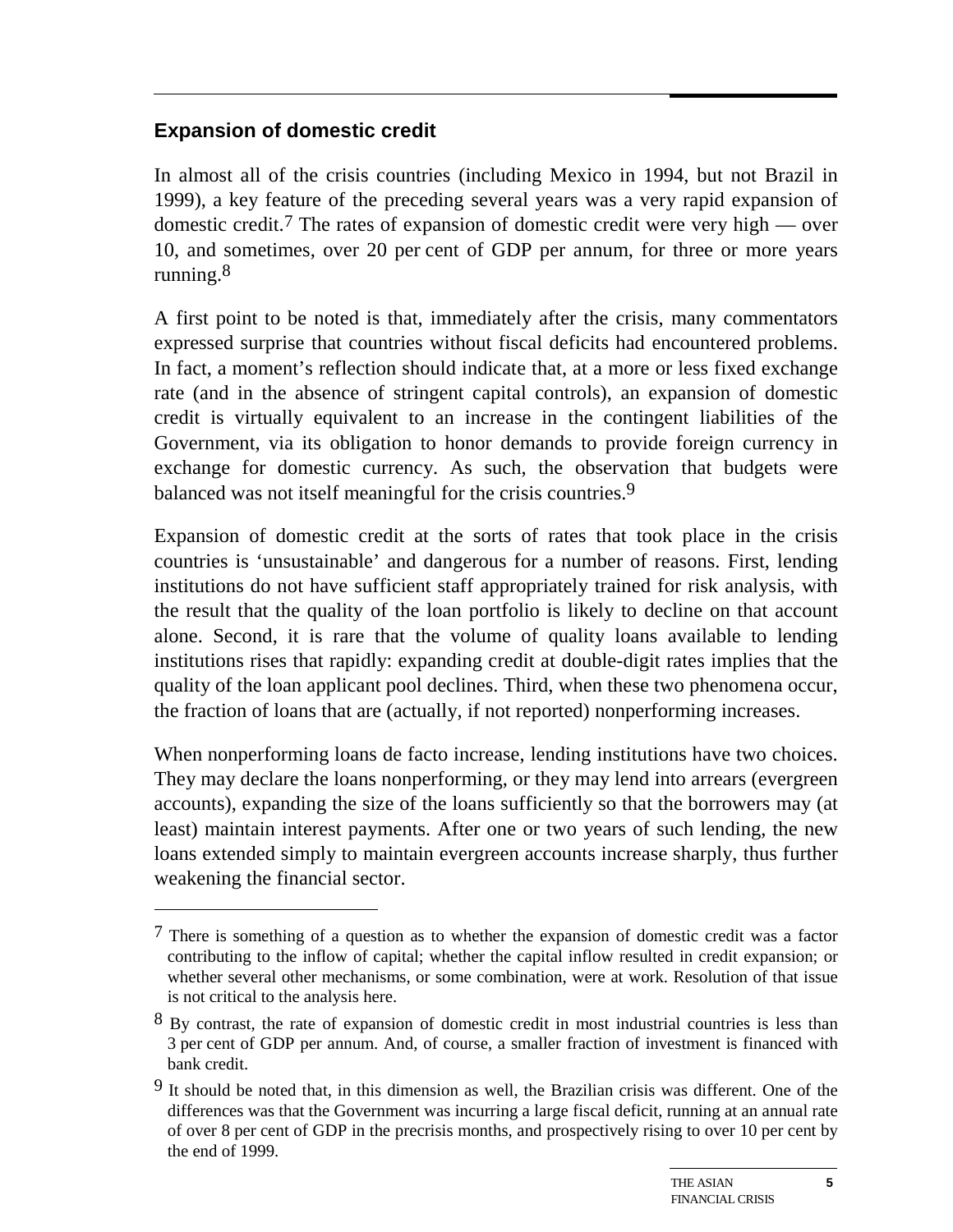As will be discussed with regard to crony capitalism, there are a number of reasons for believing that the quality of loan portfolios deteriorated because of the 'crony' aspects of lending in a number of countries (probably most notably Indonesia, but also in Thailand, South Korea and Malaysia). In addition, there were visible signs of low returns on investments. Perhaps the Malaysian case was the most evident, as the country was simultaneously building a new airport, a new capital, the Twin Towers (the tallest office building in the world), and the information superhighway. But Bangkok's construction boom was almost as visibly a bubble and bound to have low rates of return.

For present purposes, the important point to note is that with an overly rapid expansion in domestic credit at an increasingly unrealistic exchange rate, the financial institutions in a country are necessarily weakened even prior to a crisis. The existence of a sizeable fraction of nonperforming loans in banks' portfolios is already a sign of vulnerability. But, absent interactions with the exchange rate regime, the logical outcome of such a rapid expansion would be a domestic financial crisis with no international overtones.

Likewise, if there were no lending boom prior to a crisis, the banking system could enter a balance of payments crisis (as it apparently did in Brazil) with a reasonably healthy portfolio. However, when the exchange rate is under attack (which is possible because of exchange rate policy), while the financial institutions already have weak balance sheets, the crisis that can result is far worse than the cumulative damage that might take place if the banking and exchange rate crises each took place in the absence of the other. This is because devaluation almost invariably reduces the assets of the banks or increases their liabilities, thus further eroding their balance sheets.

To see this, consider what happens when the exchange rate is adjusted (as it must be at times of crisis when the authorities can no longer defend their currency). There is little adjustment to the asset side of banks' balance sheets, as most liabilities to banks (from the borrowers) are denominated in domestic currency. But the liabilities of the domestic banking system increase sharply, as the banks are now obligated to repay more units of domestic currency per unit of foreign borrowing.<sup>10</sup> Hence, the banks' balance sheets deteriorate sharply as the exchange rate is altered.

<sup>10</sup> It may be objected that the banks may have lent to domestic firms denominated in foreign currency. In that case, it is the balance sheets of domestic borrowers that are initially impacted. However, if those borrowers find that their debt-servicing obligations have doubled or quadrupled (as reportedly happened to a number of firms in Indonesia and Korea) they are unable to service their loans and the domestic banks experience an increase in nonperforming loans instead of an initial increase in their liabilities. The only difference to their balance sheets, however, is the timing of the disproportionate impact on their liabilities.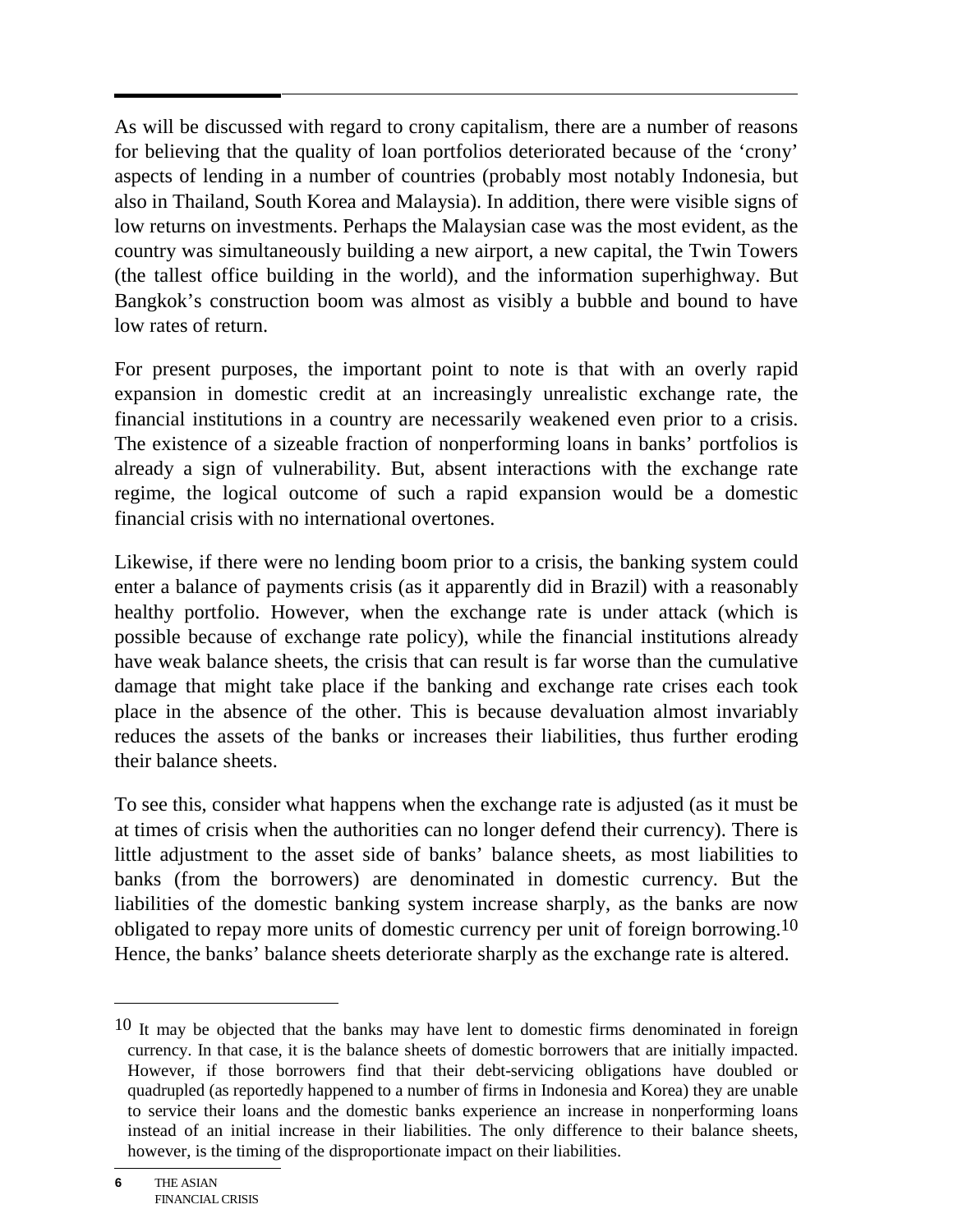Such a deterioration is worse the greater the exchange rate depreciation, and the greater the proportion of liabilities (of the bankers or of their borrowers) that are denominated in foreign exchange. But the fraction that is denominated in foreign exchange is closely related to the cumulative earlier capital inflow in the form of short term and long term borrowing. And a very large fraction of capital inflow in precrisis periods was (because of its attractiveness given exchange rate policy) in the form of borrowing from abroad with obligations to repay denominated in foreign currency.

Hence, when the quasi-fixed exchange rate regime prevailing prior to the crisis must be abandoned, the balance sheets of the banks necessarily worsen, often quite sharply. Especially when the domestic banking system is already weakened by the earlier cumulation of nonperforming loans, a balance of payments (or exchange rate) crisis quickly spills over into a financial crisis.

### **Current account deficits**

One normally thinks of large current account deficits as being financed by running down foreign exchange reserves. But, in quasi-fixed nominal exchange rate regimes when the real exchange rate is appreciating, lending by foreigners to domestic financial institutions (and firms) denominated in foreign exchange is especially attractive: the real rate of interest received by foreign lenders is the domestic country's real rate of interest on borrowing plus the rate of appreciation of the local currency in terms of the lender's currency.

In these circumstances, a current account deficit can persist and sustain an appreciating real exchange rate for a considerable period of time. Indeed, causation can as easily run from the exchange rate regime to capital inflow, currency appreciation, and consequent deterioration in the current account deficit, as it can from currency appreciation to deteriorating current account and capital inflow with obligations in foreign currency. In fact, however, much of the capital inflow under a quasi-fixed exchange rate regime can be regarded as the equivalent of a fiscal deficit financed by government borrowing from abroad under a flexible exchange rate regime.

It is for this reason that the cumulative capital inflow under a quasi-fixed exchange rate regime is the third pre-existing condition common to crisis countries. For Thailand and Mexico, the current account deficit had widened to more than 8 per cent of GDP in the years immediately preceding the crisis, and total foreign currency denominated debt had risen rapidly. In Korea, the current account deficit had begun increasing after 1993 and reached more than 5 per cent of GDP by 1996. Malaysia's current account deficit had reached 8 per cent of GDP several years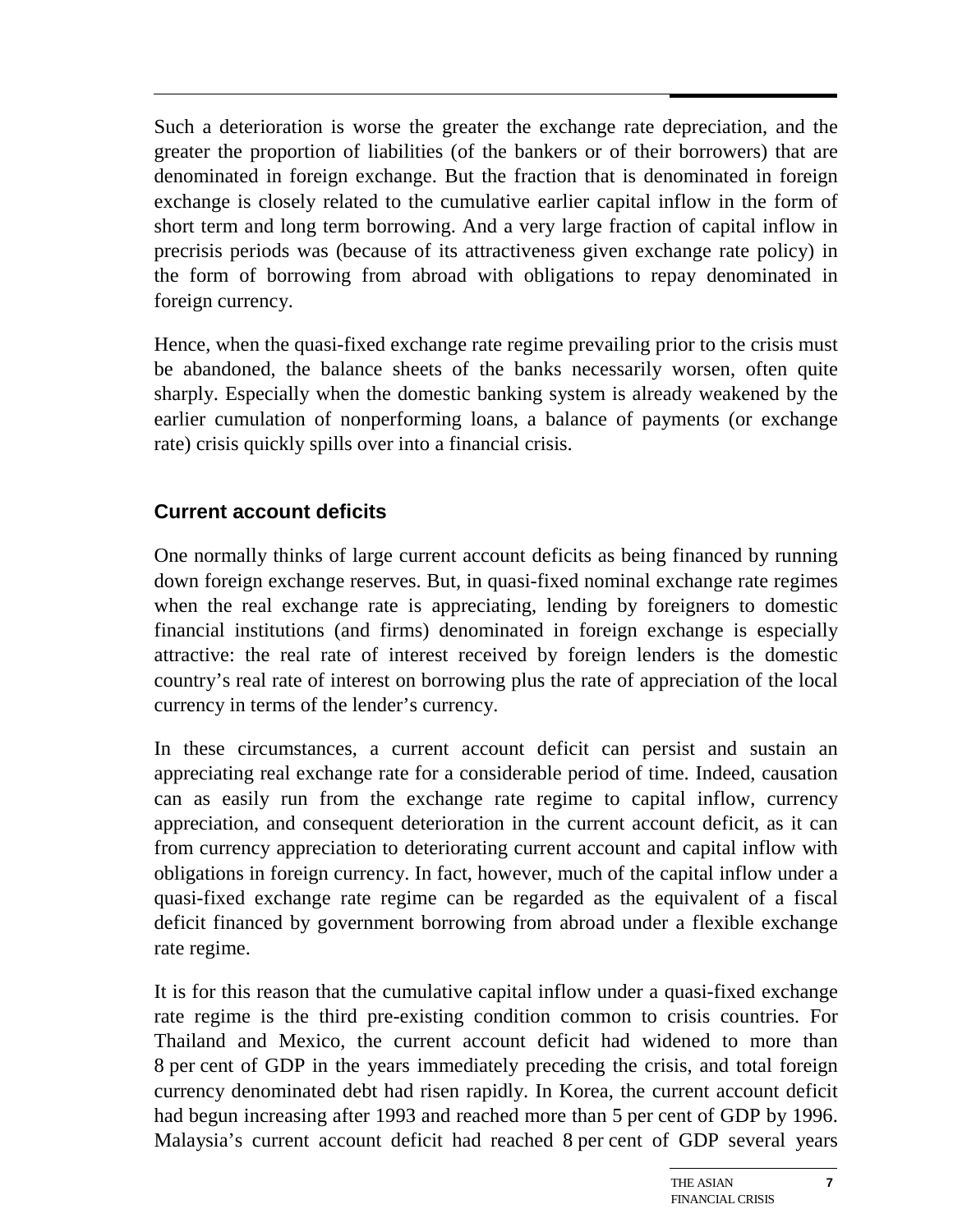prior to the crisis, but fiscal adjustments had reduced the current account deficit to around 5 per cent of GDP in 1996. Even in Indonesia, the current account deficit had steadily been in excess of 3 per cent of GDP throughout the 1990s. Mexico's current account deficit in 1994 had also been rising and reached over 8 per cent of GDP.

In all these cases, much of the borrowing from banks was short term, and debt-servicing obligations were large relative to foreign exchange reserves. Hence, when people began trying to get out of local currency and into foreign currency, not only were domestic residents surrendering their local currency and demanding foreign exchange, but creditors were failing to roll over outstanding debt, and demands for foreign currency were mounting sharply. Thus, Brazil could lose more than US\$40 billion of its US\$85 billion in reserves before its crisis; South Korea is reported to have had less than 2 days' worth of reserves when it appealed for help to the International Monetary Fund; and Thailand and Malaysia had already raised domestic interest rates sharply and lost reserves prior to abandoning their fixed exchange rate peg.

The crises, then, were not only balance of payments crises, but also financial crises, in countries where previously weak financial institutions sustained a further hit with devaluation. It may be noted, moreover, that the greater the depreciation of the currency, the greater was the likelihood of stemming the balance of payments crisis but the more the impact on banks' balance sheets. If the authorities instead tried to maintain the exchange rate and raise the interest rate, they impacted borrowers' immediate debt-servicing obligations harder, with a consequent larger increase in nonperforming loans for obligations denominated in local currency, and at the same time, increased the probability that holders of domestic currency would persist in their efforts to exchange it for foreign exchange. Anything done to ease the financial crisis was likely to make the balance of payments/exchange rate situation worse, and vice versa. $11$ 

### **The role of cronyism**

A great deal of attention has been paid to the role of 'cronyism' in bringing about the Asian financial crises. By this is meant that politically well-connected

<sup>&</sup>lt;sup>11</sup> Since the focus here is on the causes of the crisis, there is no need to explore one further implication of these situations. That is, there can be no economically meaningful restructuring of banks' portfolios subsequent to the crisis unless the debt–equity positions of domestic firms are also restructured. Moreover, restructuring banks' portfolios, to be meaningful, should be accomplished in ways that reduce the likelihood that nonperforming loans will again mount in banks' portfolios. That, in turn, brings in questions about prudential supervision, capital adequacy requirements, and so on.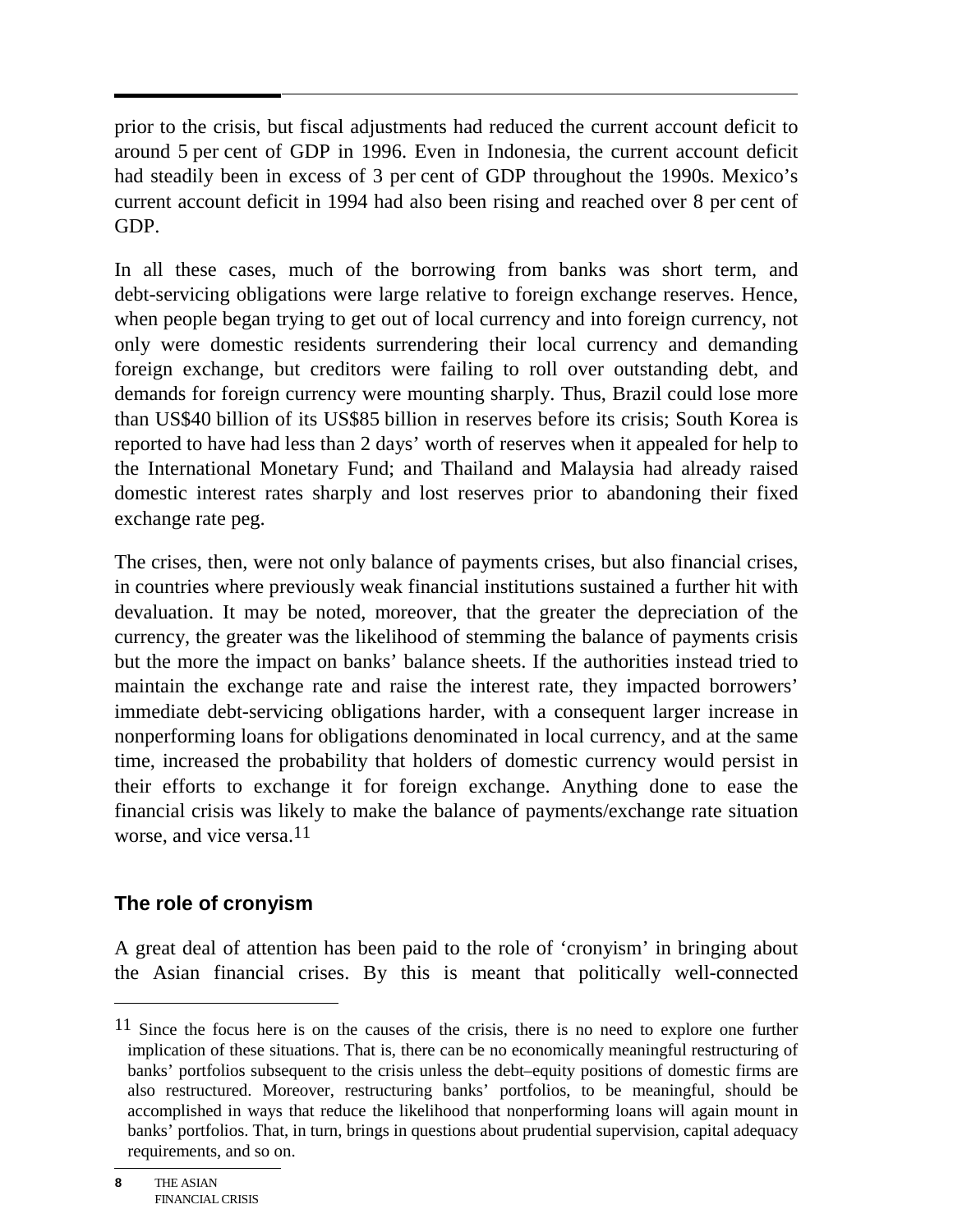individuals often received subsidised loans or loans which they either had no intention of repaying or could not repay, and that nonperforming loans built up through this mechanism.

For most purposes, it makes no difference whether loans were bad because borrowers used the proceeds to invest in projects which failed (or had a very low or negative real rate of return) or whether loans were to favoured individuals. In fact, it probably makes little difference (for the purposes of analysing the period of crisis — it may make an enormous difference to the political climate) whether cronies are favoured through being first in a queue for subsidised loans (or receiving loans that will not be repaid) or whether bank lending is to individuals who simply fail to realise an adequate rate of return on their project<sup>12</sup>, or whether cronies are simply enabled to fail to pay taxes or receive public subsidies with a consequent fiscal deficit. Indeed, depending on the size of the subsidy or reduced tax bill, the resulting cost may be lower than with priority access to bank credits that will not be repaid.

Cronyism probably contributed to the Asian crisis in several ways. First of all, even when cronies were the favoured businessmen, the very fact that they were implicitly subsidised (through priority access to credit at below-market interest rates) probably kept some, who were relatively less competent, in business, and thus resulted in lower real returns on investments than would have occurred had a normal market mechanism selected the most appropriate managers and entrepreneurs. Second, insofar as cronies regarded themselves as having 'soft budget constraints' and able to borrow when confronted with adversity, competitive pressures of the market place through a hard budget constraint were weakened, if not lost. Third, when there was pressure to lend to cronies (without commensurate pressure for them to undertake investment or to repay loans), it probably contributed significantly to the weakening of the banks' portfolios, in addition to the problems raised by the rapid expansion of domestic credit and by the impact of exchange rate changes. Finally, the fact that some were receiving implicitly subsidised loans probably discouraged the entry of potentially more capable businessmen, thus lowering the economywide rate of return on investments.

 $12$  I have elsewhere argued that directed lending to cronies with low rates of return is little different from public investment in state-owned enterprises which then incur losses (or fail to earn a positive real rate of return on their investments). See my 'Cronyism and its Discontents', presented at Montpelerin Society, Vancouver, September 1999.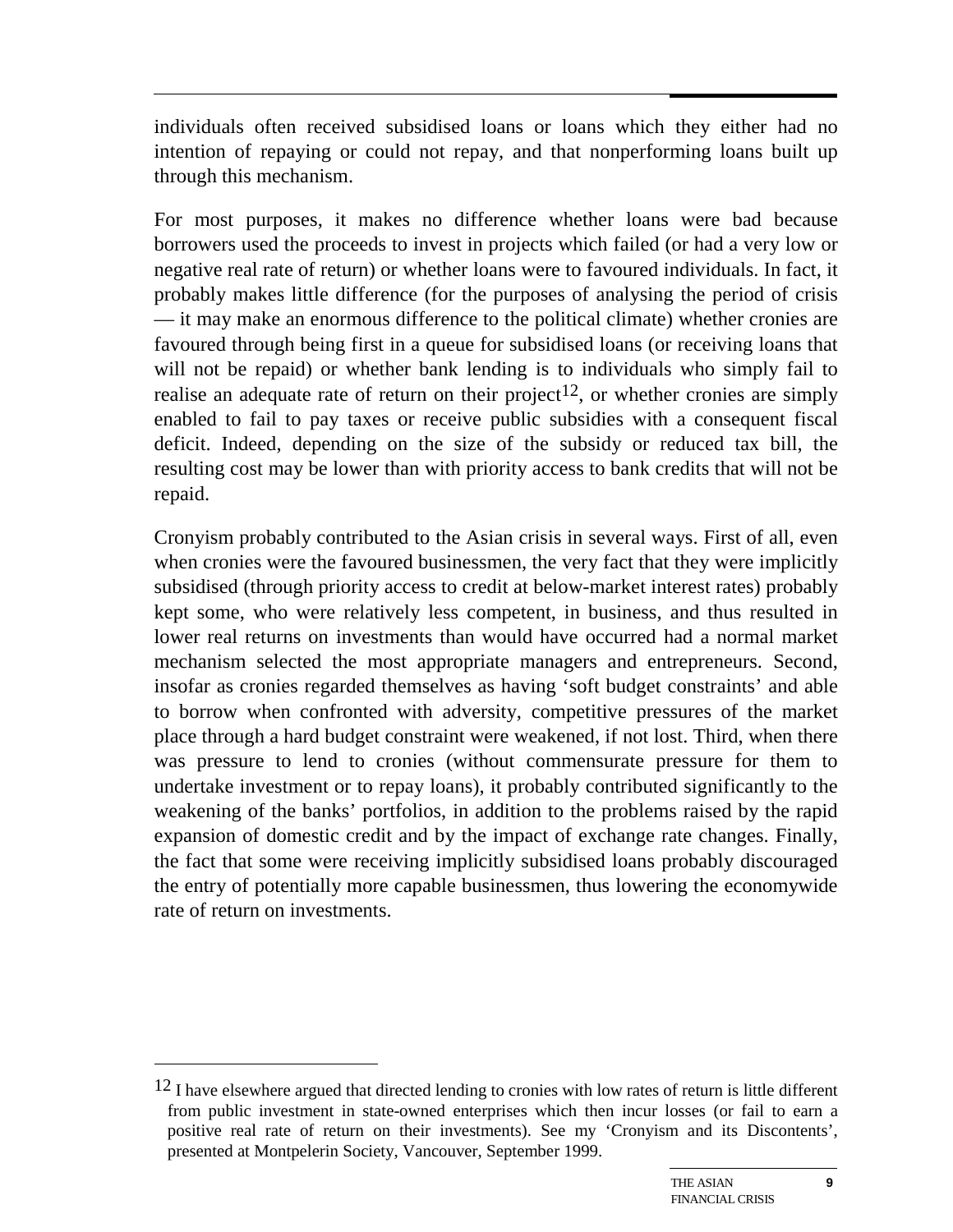# **2 How did Asian miracles end up in Asian crises?**

With the above framework, we can now address the question posed at the beginning of this paper. That is, how could the Asian success stories become the Asian financial crisis countries? A first part of the answer, of course, is that not all of them did: Taiwan, Hong Kong, and Singapore were certainly negatively affected by crises in the region, but they themselves did not fall victim to crisis. In all instances, foreign exchange reserves were very large, domestic credit had risen only moderately, and current accounts were either in surplus or in very small deficits.

But for Korea, and probably for Thailand and Malaysia, the story is more complicated. Also, the initial parts of the story for Taiwan and Singapore are probably not significantly different from the Korean story.

It is often forgotten that, as of 1960, South Korea had the highest density of population in agriculture of any country in the world with 70 per cent of its population in agriculture; its savings rate was close to zero (with about 10 per cent of GDP as investment financed by foreign aid); its per capita income was the third lowest in Asia; its rate of inflation in the mid-1950s had been the highest in the world; it had a multiple exchange rate regime and a highly restrictive import licensing system with acute 'foreign exchange shortage'. There were state-owned enterprises (SOEs) established in many lines of economic activity, with the usual governmental efforts to control private economic activity, import substitution, and poorly functioning infrastructure. In short, South Korea was a fairly 'typical' developing country, although it was generally believed to have worse growth prospects than most.

The list of woes of the South Korean economy at that time would fill several pages, even at this level of generality. But for present purposes, only one other statistic is key to an interpretation of what happened: exports in 1960 constituted about 3 per cent of GDP (88 per cent of which originated in primary commodities) while imports were about 13 per cent. This must have meant that the economic return to allocating additional resources to exportables was very high while that to additional resources in import-substitution was low or negative. This was borne out by a very low real rate of growth of GDP: it had averaged less than 5 per cent (with a rate of growth of population of almost 3 per cent) from the end of Korean War in 1953 to 1960 when the growth rate should have been very high given the opportunities for postwar reconstruction.

Between 1960 and 1963, economic policy changed radically. The country's leaders recognised that Korea would not be able to grow without prospects for growth in foreign exchange earnings, and that foreign aid would not provide a growing source of foreign exchange. Economic incentives were therefore almost reversed. The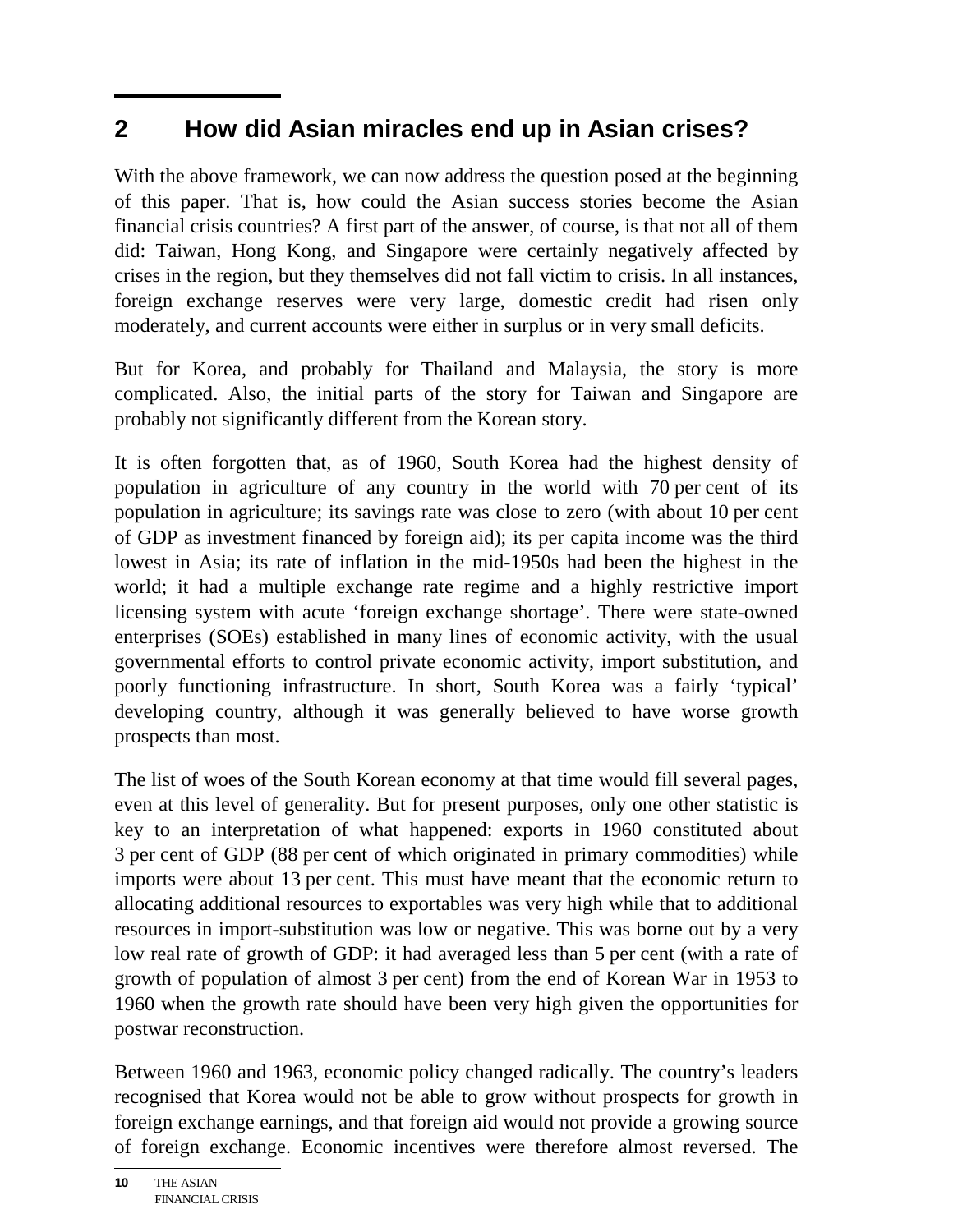exchange rate was moved to a realistic level.<sup>13</sup> Quantitative restrictions on imports were greatly reduced in general and were eliminated for exporters' imports of raw materials, intermediate goods, and capital equipment. Tax policy was reformed and government expenditures were rationalised so that the government budget deficit was virtually eliminated. Restrictive labour legislation was removed, with a subsequent increase in real wages at an average annual rate of 8 per cent per year between 1964 and 1992 (and an immediate drop in the recorded unemployment rate from around 25 per cent in 1960 to 4 per cent by 1964).

The emphasis in economic policy switched to achieving economic growth through exporting. While government officials did not discriminate (at least in the 1960s) between activities (in the sense of favouring exports of one good or service over another — all foreign exchange earning activities were accorded equal treatment) at all, it can almost be said that they held an 'export theory of value'. Exporters were given priority access to credit (which was highly subsidised, but allocated by formula according to the value of exports), ports, telecommunications, transport, and other infrastructure supportive of producers was expanded and improved. When an exporter had difficulties with any aspect of filling an order, he had almost immediate access to the President.

There are a large number of interesting aspects to the story. But for my purposes, the important points are these. First, as of 1960, there were enormous opportunities for highly profitable investments in exporting activities, given the distortions in the economy which had earlier discouraged them and the incentives that were then provided. Since it was doubtless economic for almost all new investment to be induced into these newly profitable activities, a credit rationing regime which directed all credit to finance expansion of capacity was unlikely to result in serious misallocation of new credit. Moreover, in the early years, there were so many profitable opportunities for export activity that it probably made little difference which ones were in fact chosen. And the differential in skills of the entrepreneurs undertaking them was probably also of second order importance.

 $13$  The real won return to exporters per dollar of foreign exchange was maintained at an almost constant level from 1960 to 1970. This was achieved both by occasional exchange rate adjustments until 1964 and then a floating exchange rate, and also by announcing uniform acrossthe-board 'export subsidies' and other incentives to exporters which accrued to them automatically. These 'subsidies' were not quite complete offsets to incentives for importcompeting activities, but they reduced the bias of the trade regime substantially. The fact that there were such 'subsidies' has led some to claim that the Government was interventionist: it may have been in some dimensions, but the exchange rate regime as it applied to exporters was almost entirely uniform (as were the entitlements to credit subsidies, tax rebates, import rights, and so on). There was virtually no discrimination among exporters by type of good exported.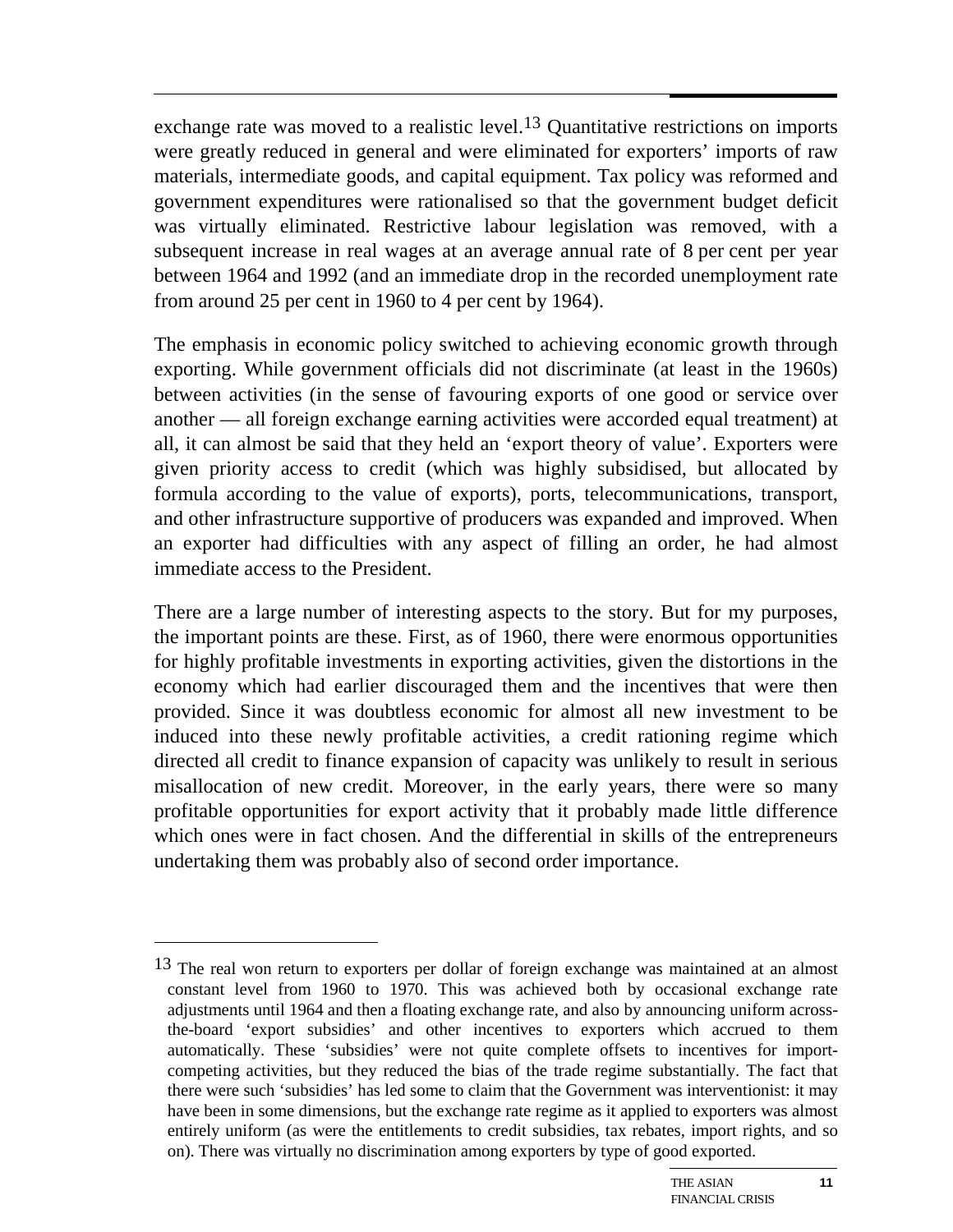Hence, in the early years of the Korean period of rapid growth under an export-led growth strategy, it seems likely that credit could be and was rationed in ways that were not very different from that which would have occurred under an efficient market outcome. The resulting rate of growth of exports  $-$  a 40 per cent per year average annual increase in export earnings for the decade starting in 1963 — and the increase in the share of tradeables, both exports and imports, in GDP from 3 and 13 per cent to 30 per cent and more by the 1980s attests to that.

Figures 1 and 2 provide some rough estimates of the real rates of return to capital, both economywide and for manufacturing, in the years starting in 1970 — there is little doubt that returns in the late 1960s were even higher, but data problems preclude even crude estimates before 1970. As can be seen, the estimated economywide real rate of return on capital appears to have been almost 60 per cent in 1970, falling to about 20 per cent in 1980, and remaining at that level until around 1990. As can be seen in figure 2, the rate of return in manufacturing appears to have been lower in the  $1970s<sup>14</sup>$  than the economywide rate of return, but by the late 1970s, the two real rates seem to have been very similar.

As can be seen from these graphs, the real rate of return was falling in the 1990s. By that time, there had been some liberalisation of the banking system (with higher nominal and real interest rates) but domestic credit still financed a great deal of capital formation, as table 2 indicates.

Now consider the role of domestic credit. While implicit subsidies (from negative real interest rates) to producers were very large relative to GDP and investment in the 1960s, they were financing investments with very high rates of return (table 1). Naturally, in a very poor country, the extent of equity of the newly exporting firms was quite low, and domestic credit financed a high fraction of expansion. But real rates of return were high, and the allocation of domestic credit caused few problems.

Over time, however, the subsidy element in granting domestic credit decreased as the liberalisation of the financial system began. Estimates of this are given in table 2, on the assumption that an equilibrium rate of interest in the financial market

<sup>&</sup>lt;sup>14</sup> This may reflect estimation error, or it may reflect the fact that there was huge rural-to-urban migration in the 1970s as farm workers (with low real wages) migrated to the cities and were absorbed in activities with much higher real products. High overall growth, especially in the 1970s, may have been attributable both to the reallocation of labor (with significant increases in the real product of labor) as well as to capital formation. In addition, the Korean Government attempted to shift to a policy, known as the heavy and chemical industry drive (HCI), in the mid-1970s, which involved government selection of individual projects and which almost brought growth to a halt before policies were brought back toward the more uniform incentive framework by 1979.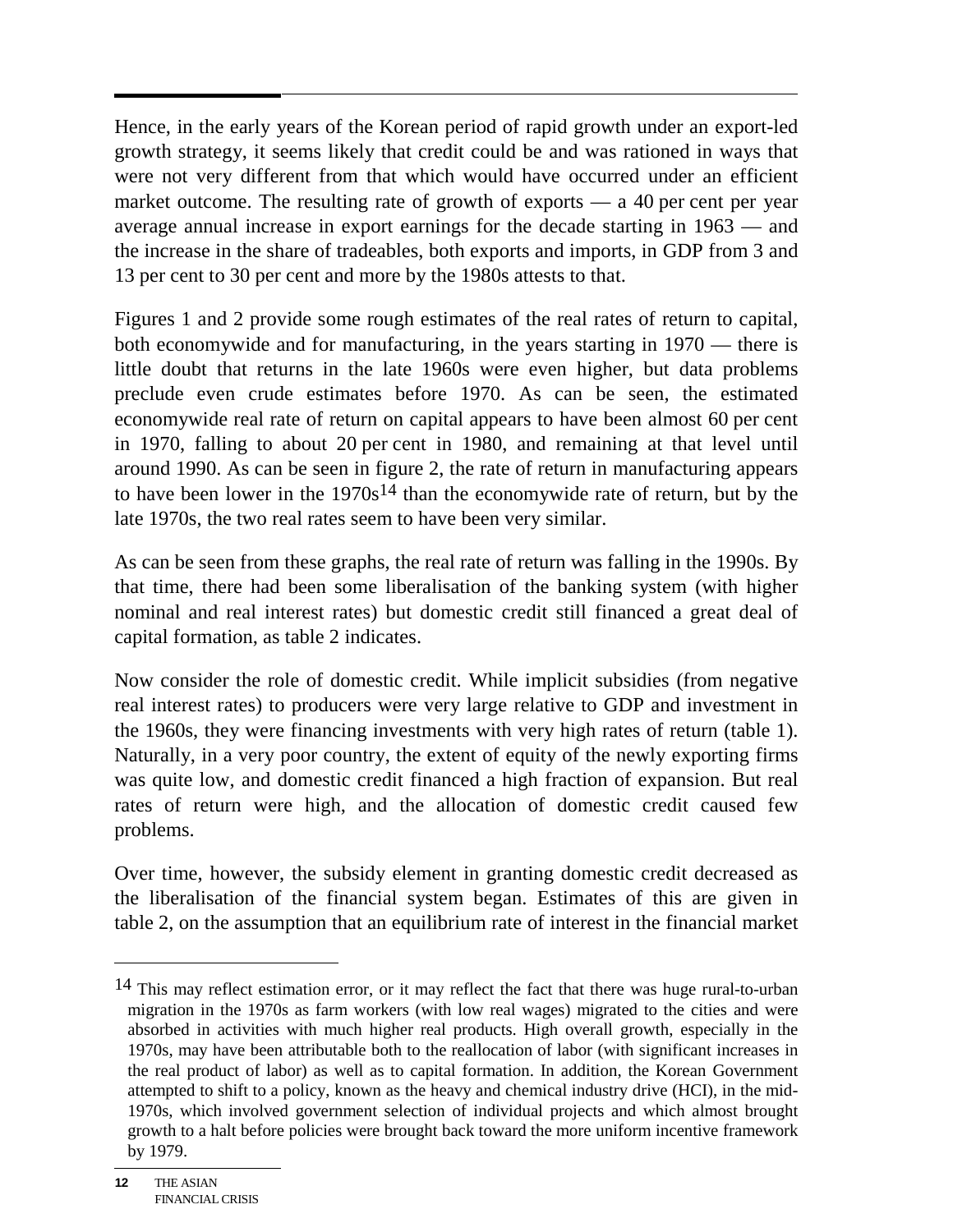would have been 10 per cent (which is probably too low, especially in the early 1970s). As can be seen, the subsidy element of domestic credit fell drastically on these assumptions. Moreover, domestic credit expansion as a per cent of GDP while still too large to be sustainable at a virtually fixed nominal exchange rate also declined.

At the same time, the firms which had been so favoured in the 1960s had become very large relative to the Korean economy, and owners of those firms were important sources of financing for political leaders. In addition, their enterprises accounted for a sizeable share of GDP and employment; their favoured access to credit had enabled them to expand, and credit rationing skewed toward these firms had apparently constituted a significant barrier to entry or to expansion of small firms.

Because of these factors, and probably also for other reasons, 'cronyism' persisted in the form of favouritism toward the large firms. And, whereas it had apparently been justified by the high real returns earned in the 1960s and early 1970s, there was less justification as the Korean economy matured. As real wages rose, the challenge to management increased; instead of finding incentives to select the most competent managers, the Korean credit-rationing system locked in the former managers at the expense of entry of new, and possibly, better equipped ones to take on the challenges of a maturing and less unskilled labor-abundant economy.

Whether the real rate of return to capital fell because of an increased labour–capital ratio or because of the inability of chaebol owners to manage firms in ways appropriate to achieving high returns in the 1990s, or because the chaebol owners diverted domestic credit from their enterprises to maintain or increase consumption expenditures with a consequent overestimate of investment figures (as the extent of nonperforming loans  $-14$  per cent prior to the crisis  $-$  might suggest) is a question that it is not possible to answer.

Moreover, insofar as there were other economic activities deserving of credit and able to earn higher real rates of return than did the credit-receiving chaebol, the economic effects of the directed credit were the same regardless of which explanation is correct: favouring the chaebol in Korea (and cronies with inappropriate investment schemes or high consumption levels in other East Asian countries) resulted in a slowing of the growth rate. And, as the apparent real rate of return to capital fell while the real rate of interest paid on bank lending rose, the degree of subsidy to chaebol clearly dropped as a percentage of GDP and, since the chaebol were larger as a fraction of economic activity, the percentage implicit subsidy to each firm fell further still.

**13**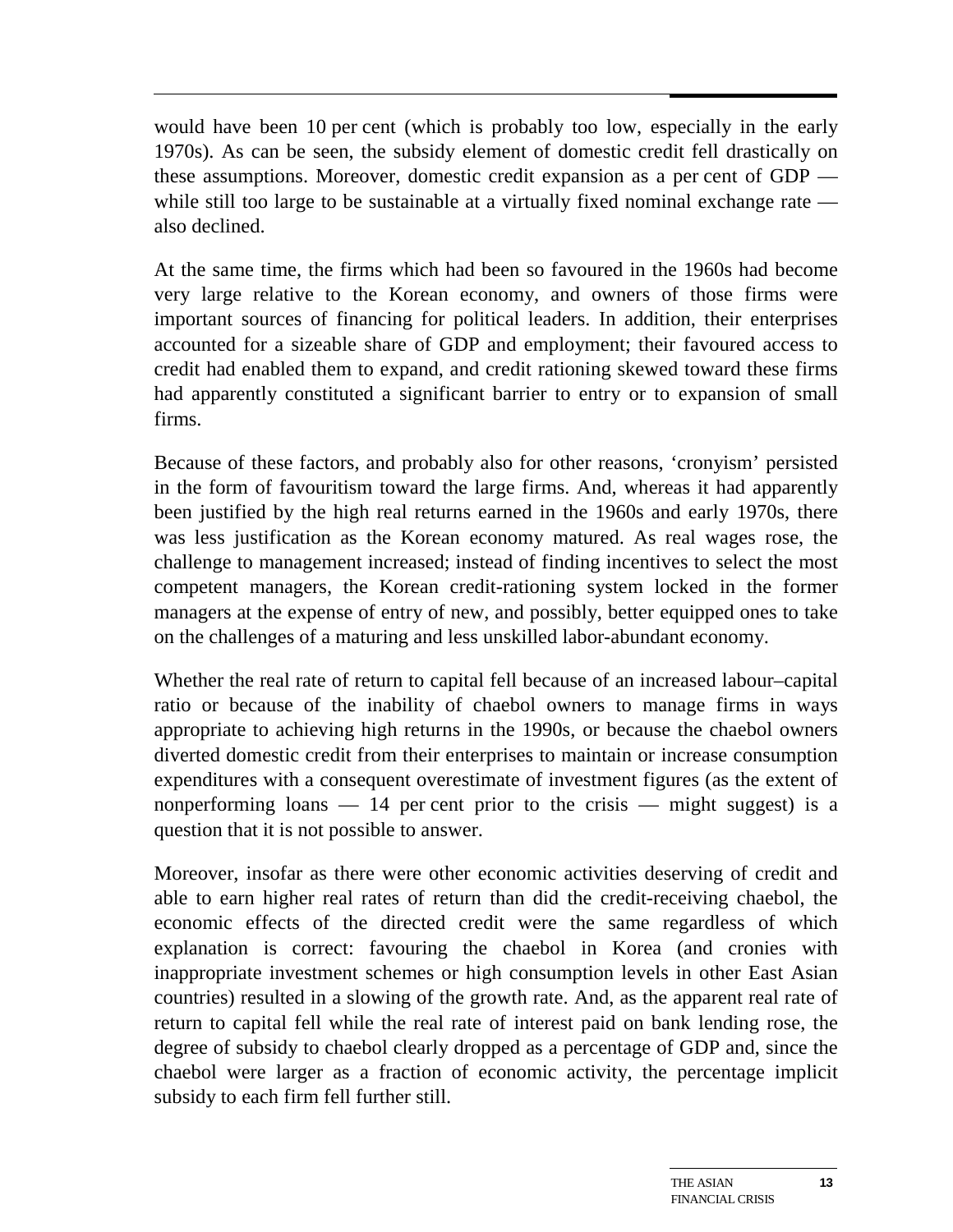## **3 Conclusions**

There are four policy lessons that can be drawn from this analysis. The first is that in a situation in which weak financial institutions already exist, the costs of a balance of payments crisis are considerably greater than in circumstances where the financial system is reasonably sound, such as in Brazil in 1999. The second is that in circumstances in which both balance of payments crisis and financial crisis are present, the authorities need to balance their response very sensitively to the prevailing situation of the banking system, the extent of foreign debt, and the extent of domestic debt. The third lesson is that finding ways of insulating the domestic financial system from the exchange rate regime may have a very high payoff for the international financial community as well as for countries affected directly by crisis. The final lesson is that recovery from crisis cannot occur until both the balance of payments issues and the financial weakness of the system are addressed. That, in turn, requires either that there be no (or very little) foreign currency denominated debt at the outset of the crisis, or that debt–equity restructuring of the large domestic institutions be undertaken. The latter has been necessary for the Asian countries.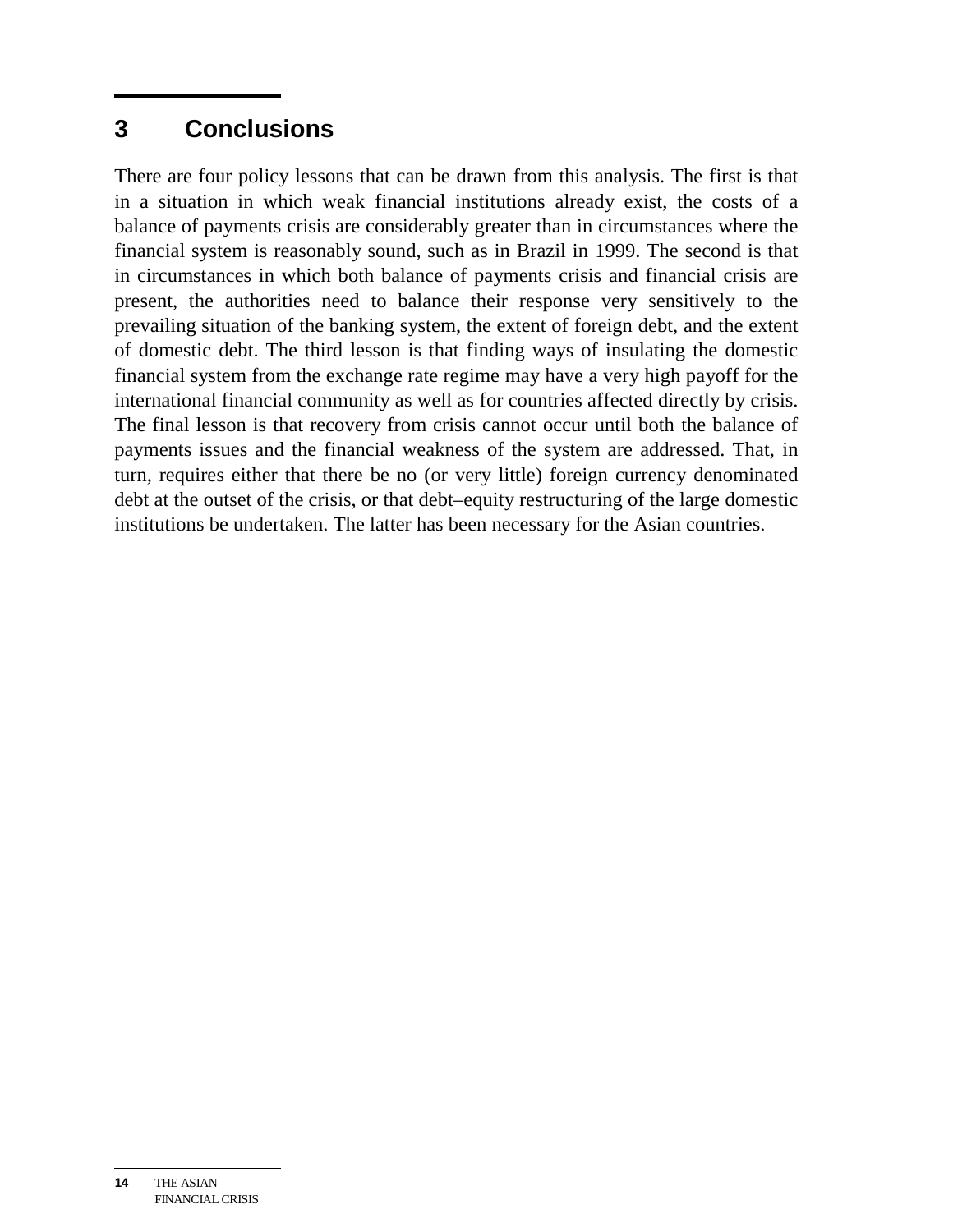### Figure 1 **South Korean economywide rate of return on capital, using beginning of period capital stocks, 1970 to 1996**



Figure 2 **South Korean manufacturing rate of return, 1970 to 1996**